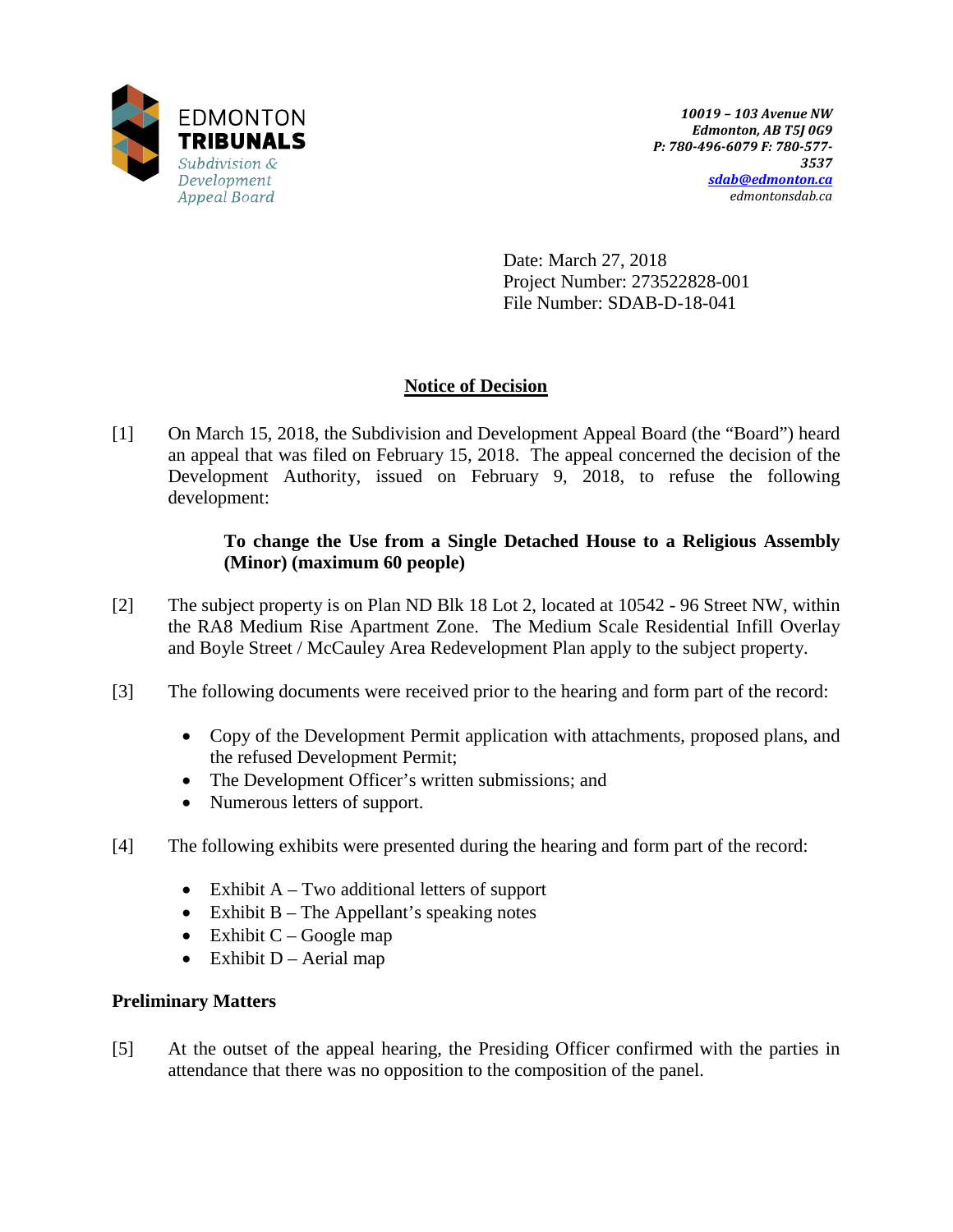- [6] The Presiding Officer outlined how the hearing would be conducted, including the order of appearance of parties, and no opposition was noted.
- [7] The appeal was filed on time, in accordance with Section 686 of the *Municipal Government Act*, RSA 2000, c M-26 (the "*Municipal Government Act*").

#### **Summary of Hearing**

- *i) Position of the Appellant, Mr. A. Wierenga, Chair of the Mission Foundation and Mr. R. Elzen, an affected party:*
- [8] Mr. Wierenga submitted two additional letters of support, marked Exhibit A, and his written submission, marked Exhibit B.
- [9] Dansons Inc. purchased this site and several other properties in this area. The company has made significant investments in inner city ministries including the Salvation Army Van Ministry and the Mustard Seed Church to purchase properties in the inner city.
- [10] They decided to invest in the proposed Mission Hall because the focus will be on spiritual care and repair that is desperately needed by so many individuals who make their way to this area of the city.
- [11] The proposed development is not about providing recreational opportunities, but rather to challenge individuals to look at themselves and their deepest inner needs and encourage them to make decisions that will put them on the road to life instead of self-destruction. Immediate intervention has its place, but their goal is to accomplish a more permanent change.
- [12] This type of service is desperately needed in the inner city and there is a growing group of individuals willing to volunteer their time to come along side and help these individuals by telling them how much God loves them.
- [13] Mr. Wierenga and Mr. Elzen provided the following information in response to questions from the Board:
	- a) The company has been involved in the purchase of the property and the formation of the Mission Foundation. They were not aware of the development regulations when this property was purchased. Development & Zoning Services advised them to apply for a Development Permit to change the use from Single Detached Housing to a Religious Assembly.
	- b) The property has been used as a bakery in the past and is currently being taxed as a commercial property.
	- c) The lot located immediately south of the subject site is currently vacant, but information regarding the zoning could not be provided.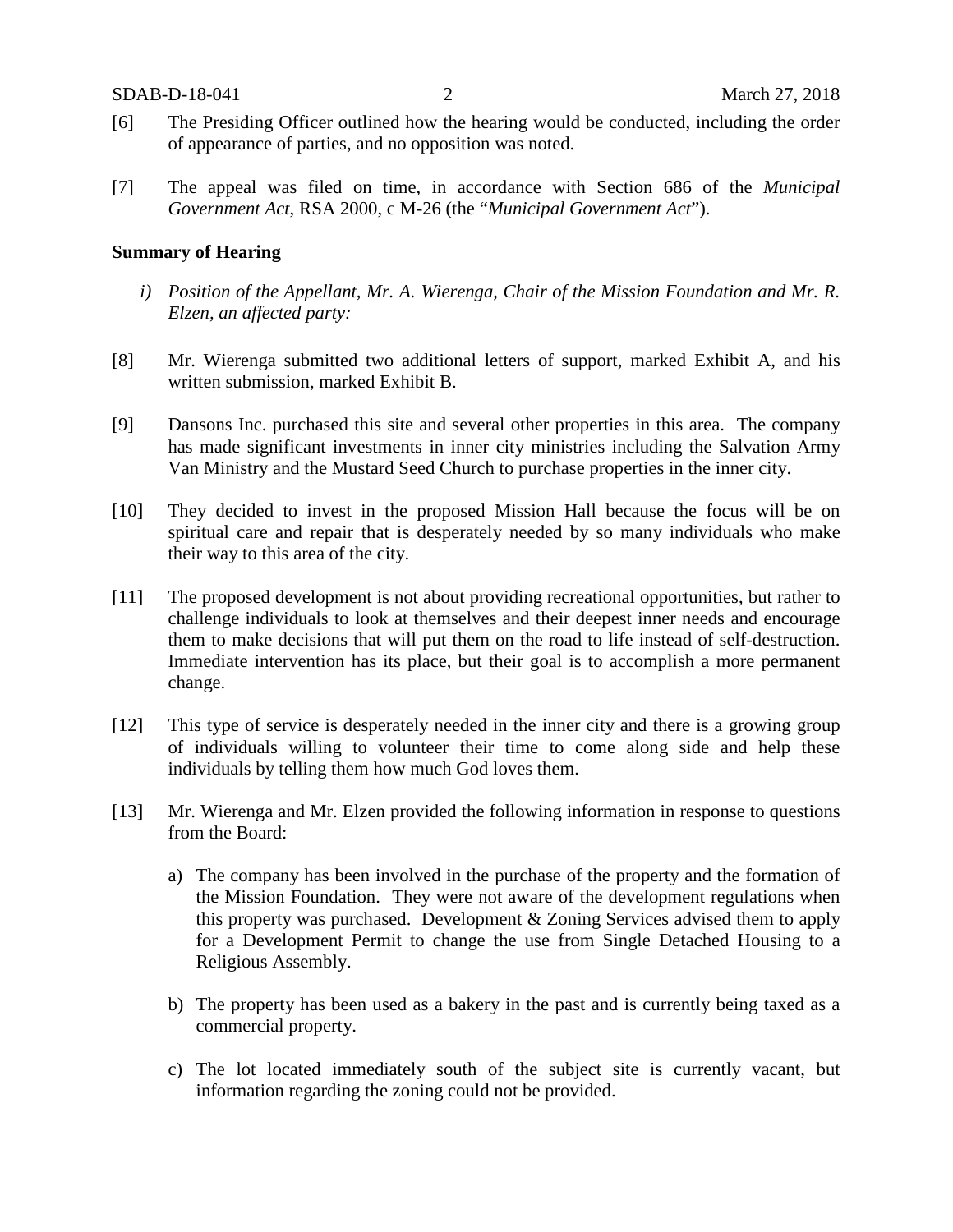- d) The immediately adjacent site to the north has also been purchased by Dansons Inc. and is zoned for single family housing. However, it is being used and taxed as a rooming house. The Salvation Army is currently using the Apartment House located two lots north of the subject site as transition housing for people in recovery.
- e) The President of the Mission Foundation discussed the proposed development with property owners within the 60 metre notification radius, but he is currently out of the country. The owner of the autobody shop located across the lane to the west supports the proposed development.
- f) Dansons Inc. is owned by a philanthropist who purchased this property and several other properties in the area, including the immediately adjacent lot to the north.
- g) It is their intent to open the Mission Hall between 5:00 p.m. and 9:00 p.m. seven days per week. Volunteer ministers will preach the Gospel and provide fellowship for anyone who wants to attend. Their goal is to develop relationships that will allow individuals to make better decisions about their life and ultimately transition out of the inner city. Food obtained from the Food Bank will be distributed to anyone in need.
- h) The structure currently on the site has the appearance of a commercial building even though the proposed change in use is from Single Detached Housing to a Religious Assembly. All parties agreed to reference a Google Map, marked Exhibit C, to provide context for the subject site and the surrounding properties. Their long term plan is to use the rooming house on the immediately adjacent lot to the north to provide temporary housing for individuals identified through the proposed Mission Hall as willing to welcome the Word and make permanent life changes.
- i) The decision was made to provide access from the rear of the building in an attempt to mitigate problems experienced by other agencies in the area regarding users loitering on the front street and to accommodate shopping carts that they anticipate users will bring to the property.
- j) Mr. Wierenga completed the Development Permit application and the information included on the application is accurate. The main floor space will be used by volunteer ministers to preach the gospel and allow fellowship. The small basement is for mechanical purposes only; it will not be used for services.
- k) The proposed development will be a Word and Deed religious project. Word and Deed means following up the Word of God with deeds and compassion to develop relationships with troubled individuals. Many of their volunteers come from this type of background and want to give back. This facility creates a space to provide the service.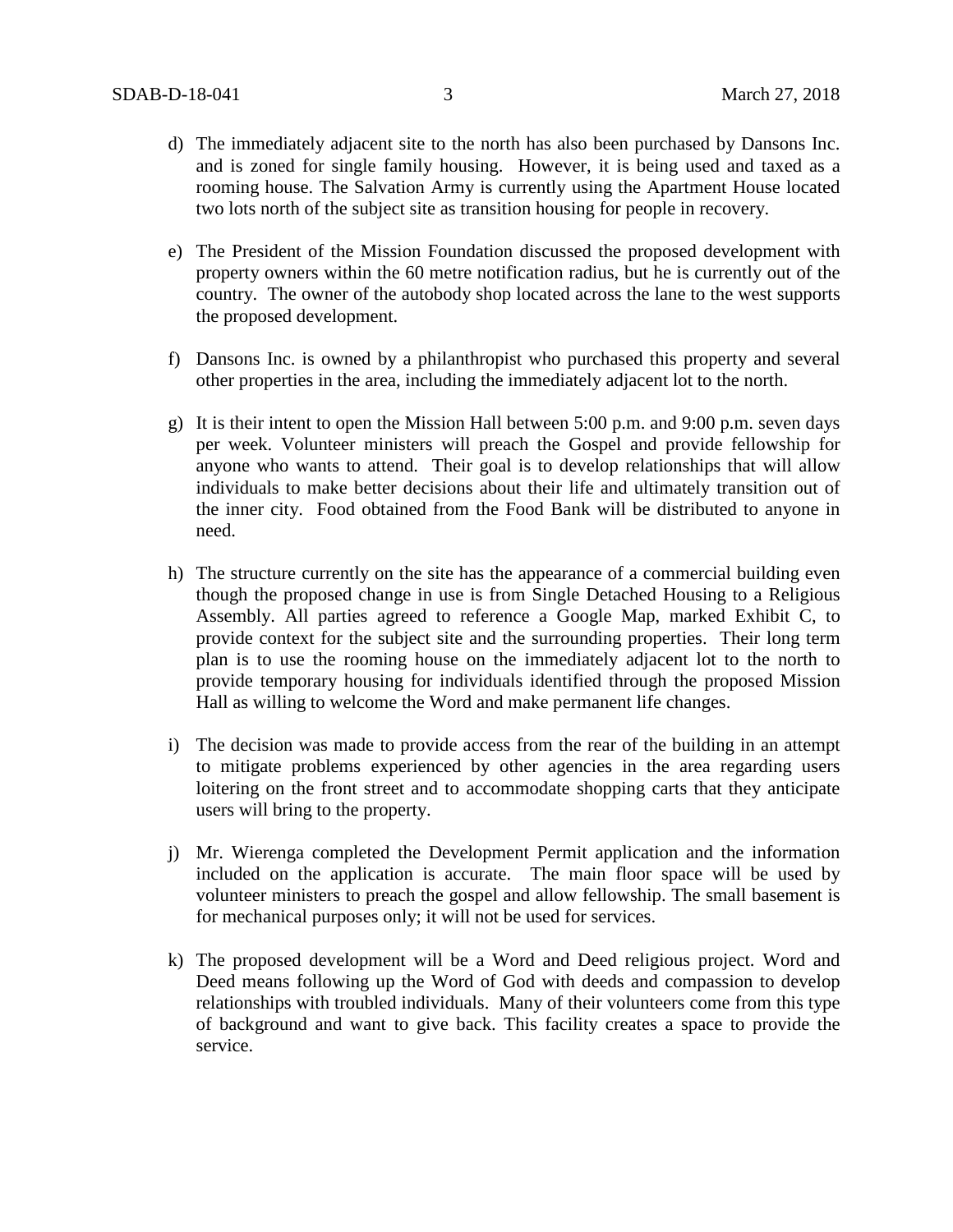- l) Cooking facilities are not proposed. Coffee and snacks will be provided and food from the Food Bank will be distributed as required. Providing food is ancillary, it is not the focus of the Mission Hall. The focus is to bring the Word and save individuals.
- m) Preaching and sharing the Gospel will occur every evening and the presentations may incorporate audio visual presentations. Medical services will not be provided on site, but referrals may be provided as required. There will not be any sleeping space provided on site. The number of volunteers on site at any one time will vary.
- n) Mr. Elzen became involved following a discussion with the President of the House of Refuge Mission Foundation after their building was destroyed by fire. He owns numerous properties in the area and began looking at properties that would help them replace their building. The owner of this site offered to sell his property to him and Dansons Inc. then agreed to finance the project.
- o) Mr. Elzen rents nearby living space to many troubled tenants who need to find a relationship with God. He is a member of the Board of the Mission Foundation and believes that many troubled individuals will be helped by this service.
- p) The goal of the Mission Foundation is to establish contact with individuals, talk with them and teach them about the love of God. The Mission will help find them employment if they are willing to change their lives and move them into temporary housing in the rooming house located on the immediately adjacent lot to the north. The ultimate goal is to move them out of the inner city into housing provided by bible based Churches in other areas of the city.
- q) The proposed facility will provide a place for extremely challenged individuals who are no longer welcome in other churches and agencies in the area. This will be a safe place to attend a service and have coffee. Hopefully hearing the word of God will bring them to faith. This location is perfect because it is located approximately 200 feet from the Bissell Centre.
- r) The owners of the bakery that operated from this site in the past lived in the building and did not change the use because they did not want to pay commercial taxes. After the property was purchased, the building was gutted and a new roof was installed.
- s) The door on the north elevation of the floor plan provides a fire escape and there is a mechanical room in the cellar.
- t) The recommended conditions identified by the Development Officer are acceptable.
- u) It was their opinion that the proposed use of a Religious Assembly for a maximum of 60 occupants is well suited to the site and will add to the amenities of the area. An aerial map, marked Exhibit D, was used to illustrate the existing uses of properties in close proximity to the subject site. The owner of the autobody shop located across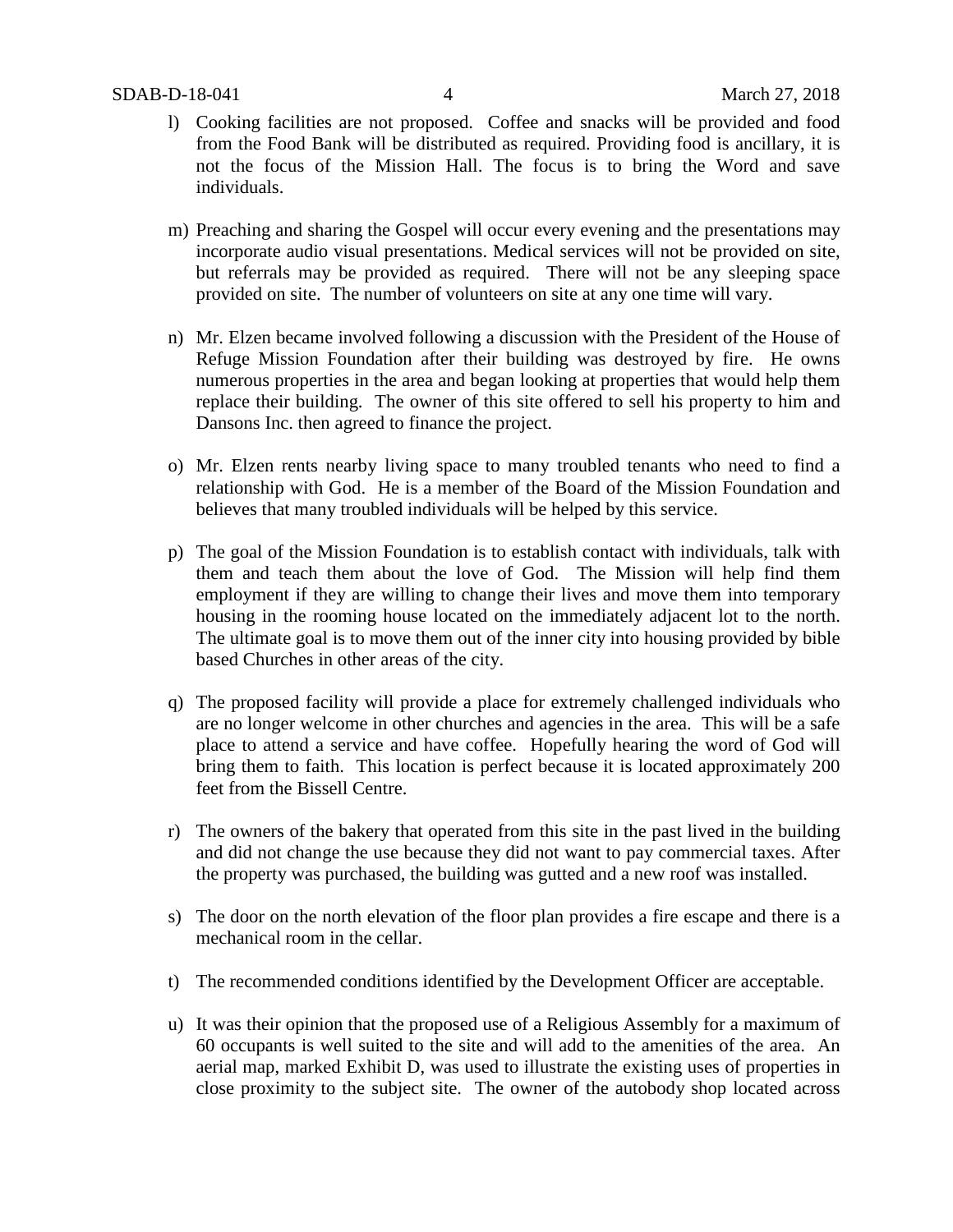the rear lane and west of the subject site supports the proposed development. The Bissell Centre is located across the avenue, south of the site. They are aware of and support the development. The owner of the immediately adjacent property to the south has offered to sell his lot to the Mission. The McCauley Community League supports the proposed development.

- v) The focus of the Mustard Seed Church and the Hope Mission has changed from the teachings of Jesus Christ to the provision of many services including food and lodging. The proposed development is different – its focus will be on the first step of bringing individuals to the Word.
- w) They are not opposed to the imposition of a condition restricting the hours of operation to 9:00 a.m. to 9:00 p.m., seven days per week as they might add daytime bible study classes.
- x) Part of their volunteer base includes the provision of security that will ensure that the maximum number of occupants is enforced. In the interest of security, they support a 9:00 p.m. closing time and there are no plans to allow overnight stays.
- y) The detached garage will be used to provide additional storage.
- z) The proposed development does not fit the use class definition for Community Recreation Services because recreation is not their primary focus. This is not a place to gather for meals or for recreation through games and activities. The primary focus of the proposed use is the promotion of Christian principles through faith based preaching and teaching.
- *ii) Position of the Development Officer, Mr. I. Welch:*
- [14] Mr. Welch provided a written submission, but did not attend the hearing.

## **Decision**

- [15] The appeal is **ALLOWED** and the decision of the Development Authority is **REVOKED**. The development is **GRANTED** as applied for to the Development Authority, subject to the following **CONDITIONS**:
	- 1. No more than 60 individuals shall be allowed on Site at any given time;
	- 2. The hours of operation as a Religious Assembly shall be from 9:00 a.m. to 9:00 p.m., seven days per week;
	- 3. No person is allowed to stay on the premises overnight;
	- 4. The building is not be used as a temporary or permanent residence by any person;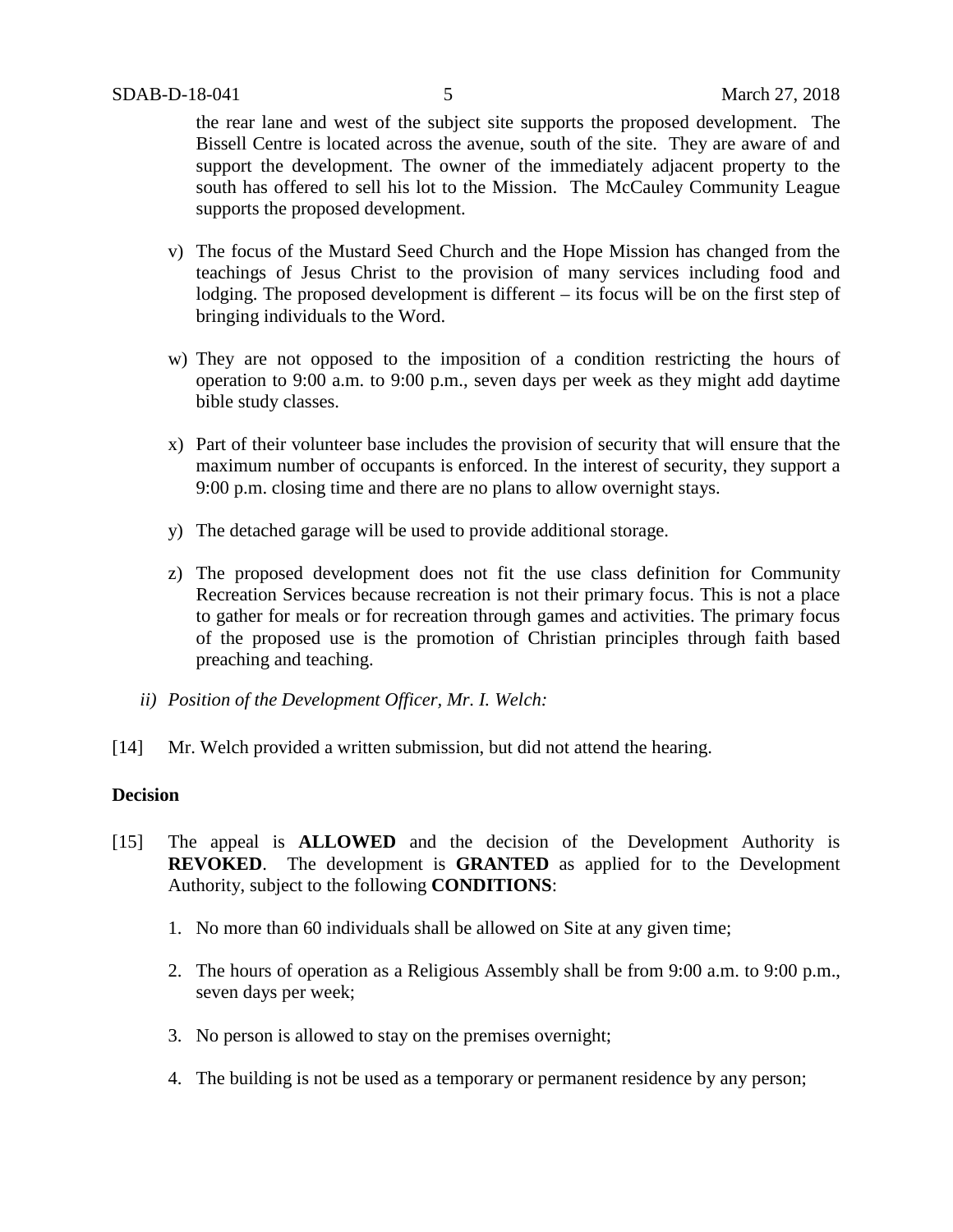- 5. Exterior lighting shall be developed to provide a safe, lit environment in accordance with Sections 51 and 58 and to the satisfaction of the Development Officer;
- 6. Any outdoor lighting for any development shall be located and arranged so that no direct rays of light are directed at any adjoining properties, or interfere with the effectiveness of any traffic control devices. (Reference Section 51 of the *Edmonton Zoning Bylaw*).
- [16] In granting the development, the following variances to the *Edmonton Zoning Bylaw* are allowed:
	- 1. The minimum required Site Area of 930 square metres pursuant to Section 71(1) is varied to allow a deficiency of 622.11 square metres, thereby decreasing the minimum required to 307.89 square metres.
	- 2. The minimum required Frontage of 30.0 metres pursuant to Section 71(1) is varied to allow a deficiency of 19.94 metres, thereby decreasing the minimum required to 10.06 metres.

#### **Reasons for Decision**

- [17] The Development Permit application under appeal proposes to change the Use of an existing building approved as a Single Detached House to a Religious Assembly (Minor), with a capacity of 60 persons. A Religious Assembly is a Discretionary Use in the RA8 Medium Rise Apartment Zone.
- [18] The Development Authority refused the application based on a determination that the proposed Use more closely fits the definition of a Community Recreation Service which is neither a Permitted nor a Discretionary Use in this zone.
- [19] Section 7.8(14) of the *Edmonton Zoning Bylaw* defines a Religious Assembly as:

Development used for worship and related religious, philanthropic or social activities and includes Accessory rectories, manses, meeting rooms, food preparation and service facilities, classrooms, dormitories and other buildings. Typical uses include churches, chapels, mosques, temples, synagogues, parish halls, convents and monasteries. This Use does not include Private Education Services, Public Education Services, and Commercial Schools, even as Accessory Uses.

[20] Section 7.8(1) of the *Edmonton Zoning Bylaw* defines a Community Recreation Service as:

> Development used for recreational, social arts, or multi-purpose Use in a building without fixed seats and an occupancy capacity of fewer than 500 persons, primarily intended for local community purposes. Typical Uses include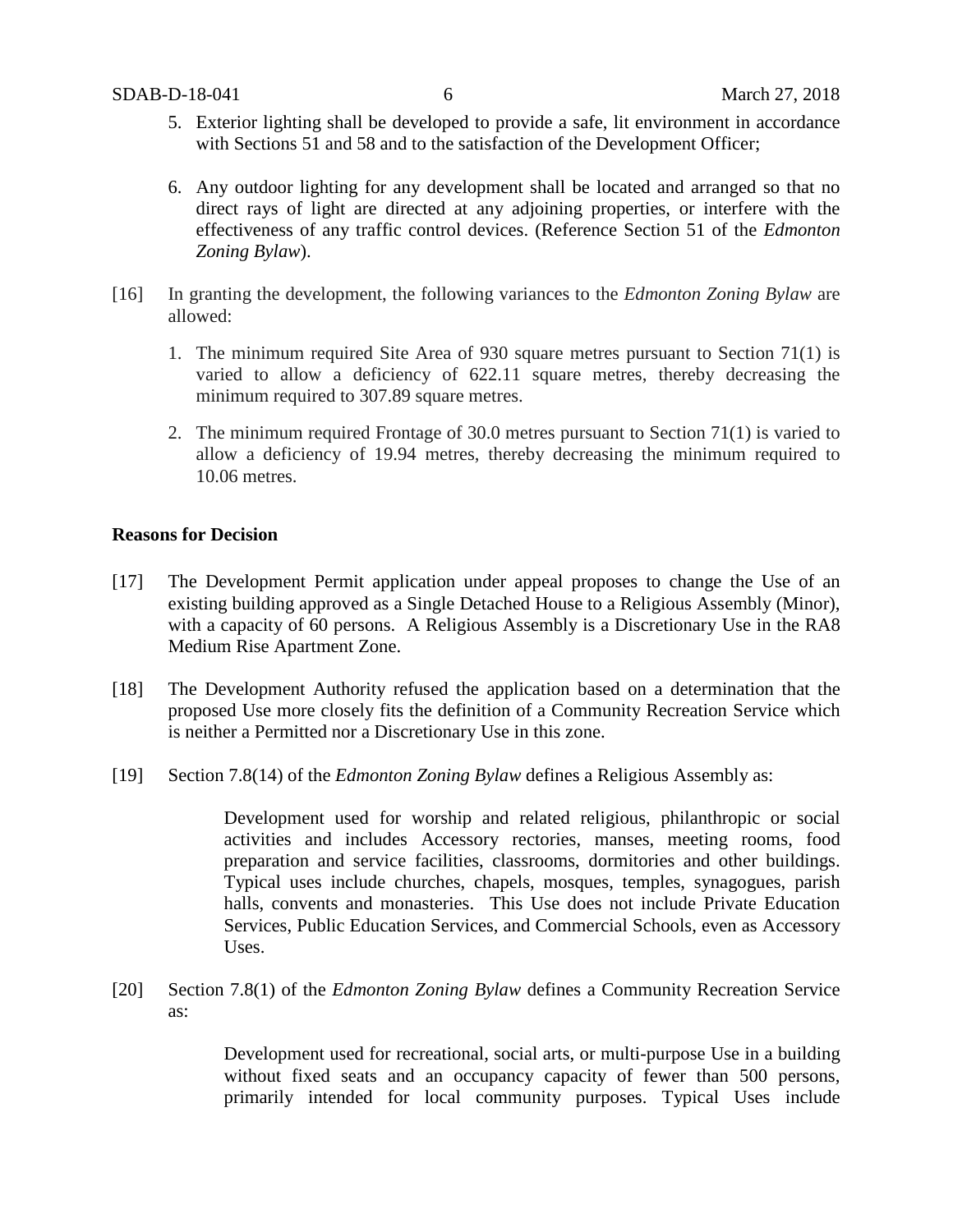community halls, community centres, and community league buildings operated by a local residents' group.

- [21] First, the Board considered the proper Use Class for the proposed development.
- [22] As noted in his written submission, the Development Officer decided that the proposed development was better defined as a Community Recreation Service based on the written information provided by the Appellant in the Development Permit application form at Section D.12 which asks applicants to detail the "proposed business activities… within the building." The Appellant wrote, "This building will be used for by the House of Refuge Foundation to minister to the needs of the people in the area by offering a cup of coffee and friendship with the objective of helping people make better choices for their welfare".
- [23] The Board agrees that this written description, considered in isolation, gives no real indication that religious worship services would be taking place on the property.
- [24] However, it became evident during the hearing, based on the verbal testimony of the Appellant and another affected party that the description included on the Development Permit application was incomplete. It failed to include the central purpose of the proposed Use. As explained in detail by the Appellant and supported in many the letters of support from future participants, the central purpose of this development is to preach the gospel and bring individuals to faith through hearing the word of God. This will be achieved through formal prayer services, reading the Bible aloud, group discussions and religious presentations as well as individual conversations to create connections and gain trust.
- [25] The provision of food is incidental to this central Use based on the submitted plans and on the Appellant's evidence that food will not be formally prepared on Site. Further, the Appellant was clear that neither physical nor mental health services will be provided on Site.
- [26] The Board concludes that the proposed development fits squarely within the Use Class definition of a Religious Assembly.
- [27] Second, the Board considered whether a Religious Assembly is an appropriate Discretionary Use at this location.
- [28] The Board finds that the proposed development is appropriate as it is reasonably compatible with surrounding development and there are no valid planning reasons to deny the Use for the following reasons:
	- a) The proposed development faces the parking lot of the post office immediately across 96 Street to the east. There is a commercial development behind the subject Site immediately across the lane to the west and that owner supports the development.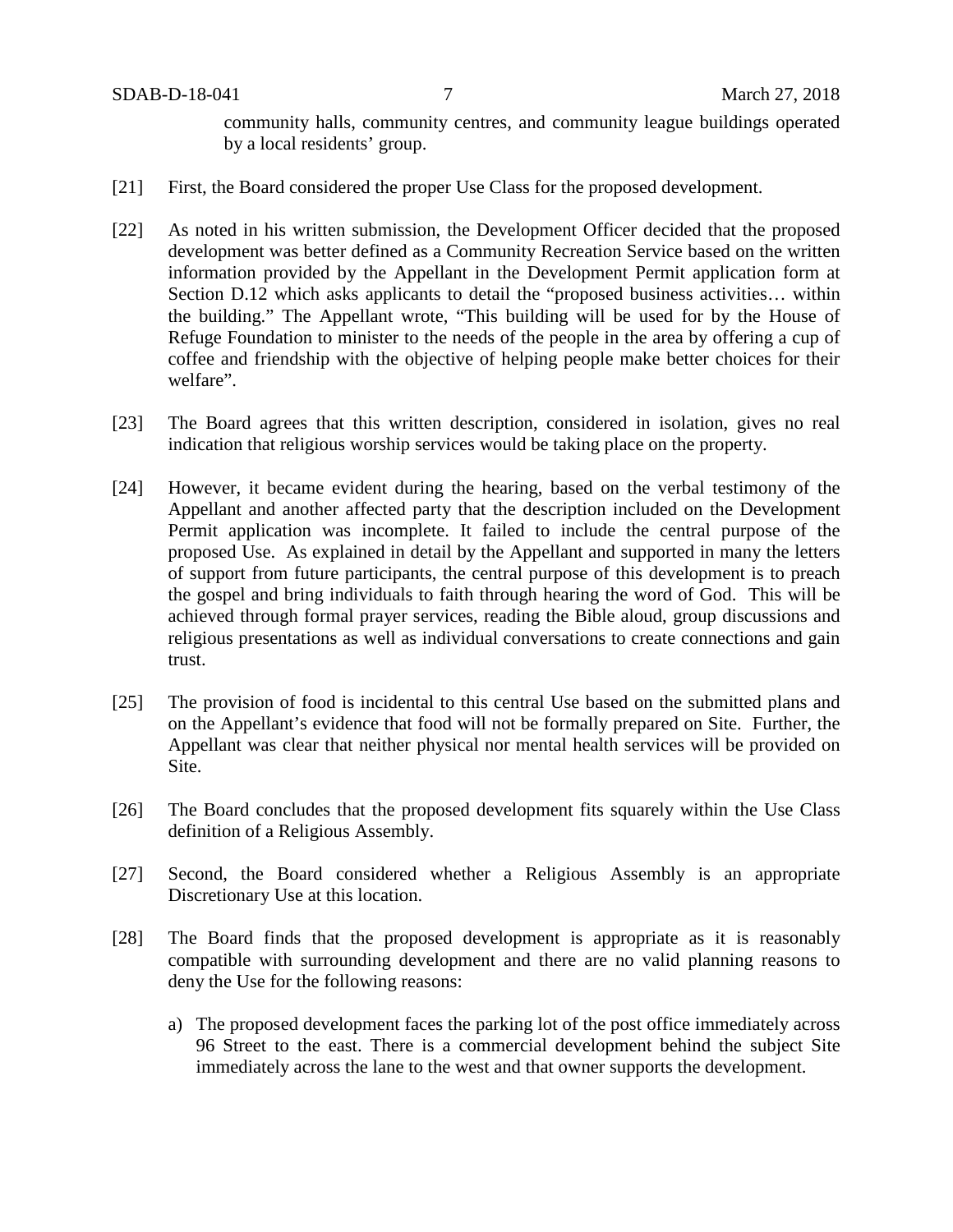- b) The property owner of the abutting vacant lot to the South, who is also one of the most affected neighbours, did not raise any concerns regarding the compatibility of Religious Assembly Use.
- c) The subject Site is located within close proximity to several other Religious Assemblies and religious-based services. According to the Appellants, the proposed Discretionary Use will complement those nearby religious developments.
- d) The Board has imposed conditions 1 through 4 on the proposed Discretionary Use to limit potential incompatibility or adverse impacts from activities associated with the proposed change in Use. The Appellant did not object to the additional conditions imposed by the Board.
- [29] Finally, the Board considered the three potential variances identified by the Development Officer in his written report. The Board grants the variances to section 71 of the *Bylaw* required by the change in Use to a Religious Assembly for the following reasons:
	- a) The Appellant mentioned that some maintenance related repairs are being made to the roof and the application references some exterior and interior alterations. However, the Board notes that scope of this Development Permit application is limited to "Change the Use from a Single Detached House to a Religious Assembly."
	- b) The Development Officer gave no indication that the existing Building was a nonconforming Building and the Board received no evidence of existing legal nonconformity, if any, related to the physical Building. In any event, according to the submitted plans and the Development Officer's report, the change in Use does not appear to involve a change the current physical footprint. The Board received no evidence from the Appellant that the proposed development includes a material enlargement, rebuilding or structural alterations to the Building.
	- c) The Building has been in existence at its current location, as is and as proposed for many years with no known complaints related to the required variances in section 71 concerning Site Area or Site Frontage associated with the proposed change in Use.
	- d) Numerous letters in support of the proposed Use were received and no one objected to the proposed change in Use of the current principle building, nor to the Use of the existing Accessory building (detached garage) for storage.
	- e) The Appellant also owns the immediately adjacent lot to the north and fully supports the proposed development. The immediately adjacent lot to the south is currently vacant, but that property owner is aware of the proposed development and did not appear or provide any submissions in opposition. The owner of the property located across the lane to the west fully supports the development as do the operators of the Bissell Centre located a few lots south of the subject Site.
	- f) The McCauley Community League also supports the proposed change in Use.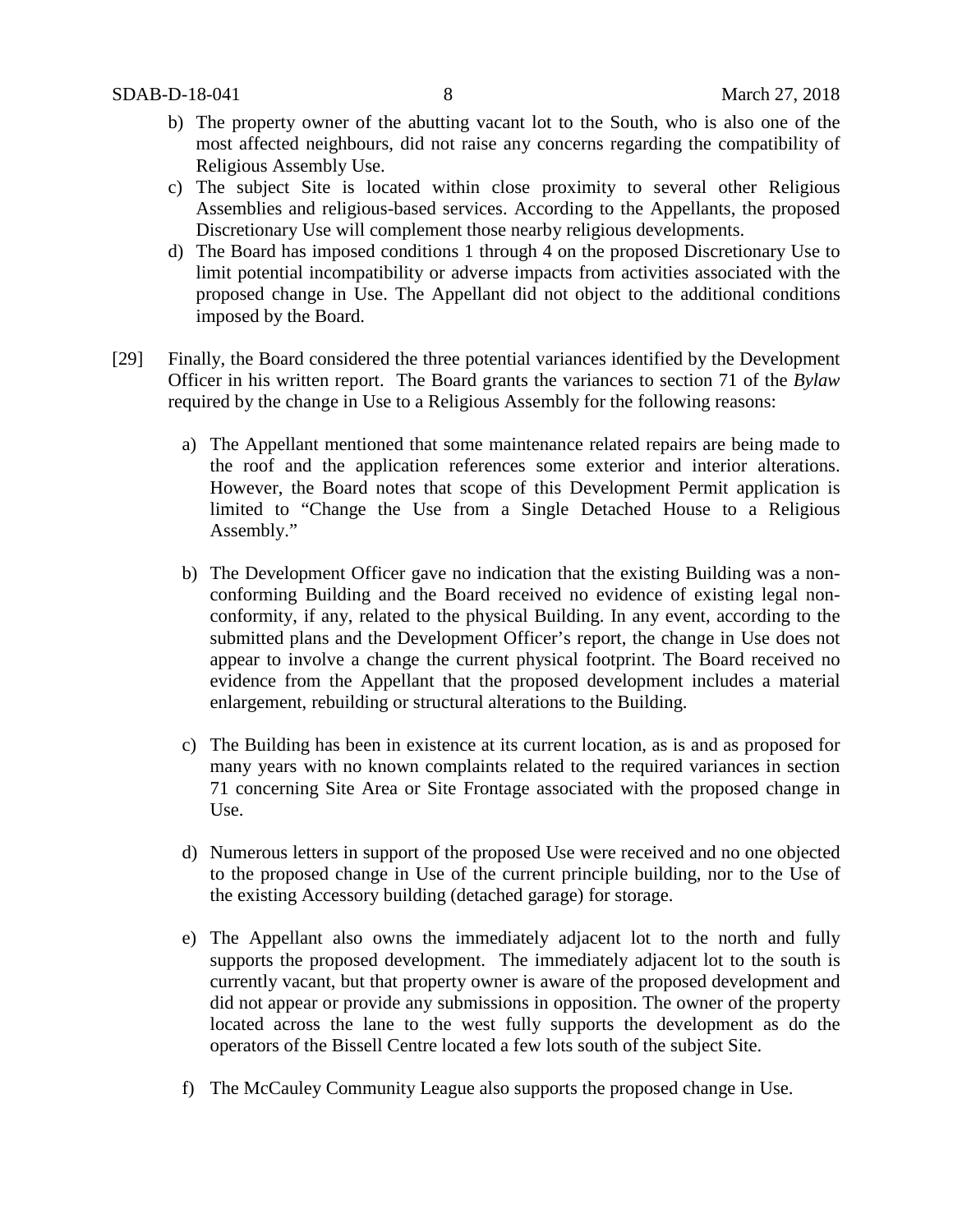- g) The Development Officer indicated that the variances are large and that there are other fully compliant lots available for this Use in the City as potential reasons for refusal. The Board disagrees with these reasons. The Board determines variances based on impacts to surrounding properties and neighbourhood amenities per section 687(3)(d) of the *Municpal Government Act* rather than upon the sheer magnitude of a variance or upon the availability of other fully compliant Sites.
- h) In this case, no negative impacts associated with the variances are alleged. In deed, the Board received evidence to the contrary at the hearing. The Board accepts the evidence provided by the owner of several properties in this area who attended the hearing that the proposed development is desperately needed and will add to, rather than detract from, the amenities of this neighbourhbood. This position was reinforced in the multiple letters of support.
- [30] Based on the above, it is the opinion of the Board, that the proposed development, as approved, will not unduly interfere with the amenities of the neighbourhood nor materially interfere with or affect the use, enjoyment or value of neighbouring parcels of land.

KChemiau of

Ms. K. Cherniawsky, Presiding Officer Subdivision and Development Appeal Board

Board members in attendance: Mr. C. Buyze, Mr. B. Gibson, Ms. M. McCallum, Mr. L. Pratt